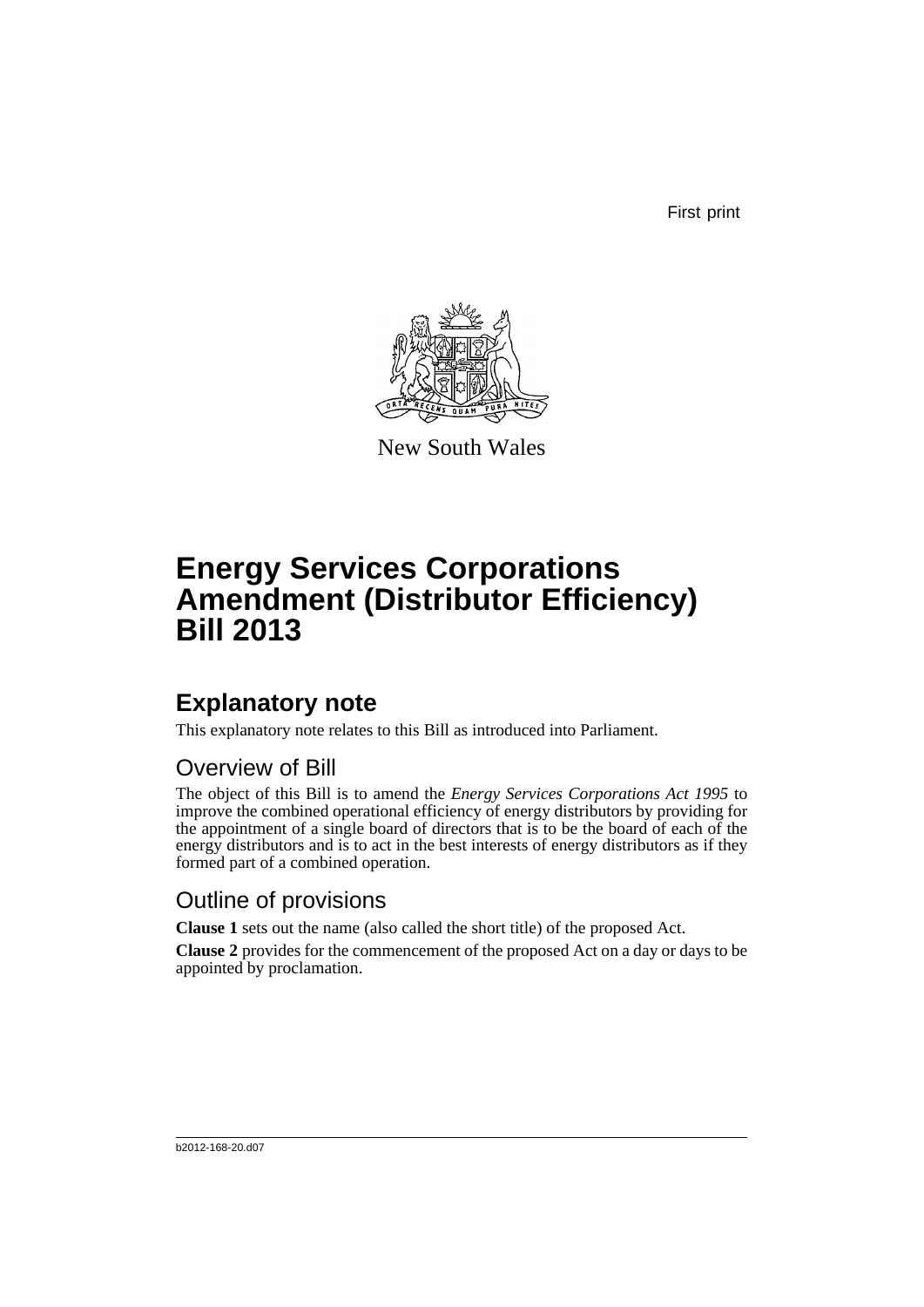Explanatory note

### **Schedule 1 Amendment of Energy Services Corporations Act 1995 No 95**

**Schedule 1 [1]** provides for the appointment of a single board of directors as the joint board of each of the energy distributors. The joint board is required to act in the best interests of all energy distributors as if they were a combined operation.

The amendment also varies the operation of section 20N of the *State Owned Corporations Act 1989* which provides for energy distributors to be reimbursed for the costs of complying with directions that are not in their commercial interests. An energy distributor will not be entitled to be reimbursed for the costs of complying with a direction that is not in its commercial interests if the direction is in the combined commercial interests of energy distributors. The amount an energy distributor will be entitled to be reimbursed for the costs of complying with a direction that is not in the combined commercial interests of energy distributors will be reduced by any net benefit accruing to any other energy distributor as a result of compliance with the direction.

**Schedule 1 [2] and [3]** make consequential procedural amendments to facilitate the appointment of a single board for energy distributors.

**Schedule 1 [4]** provides for the chief executive officer of an energy distributor to delegate functions to an employee of the energy distributor, subject to any directions of the joint board.

**Schedule 1 [5] and [6]** enact consequential savings and transitional provisions.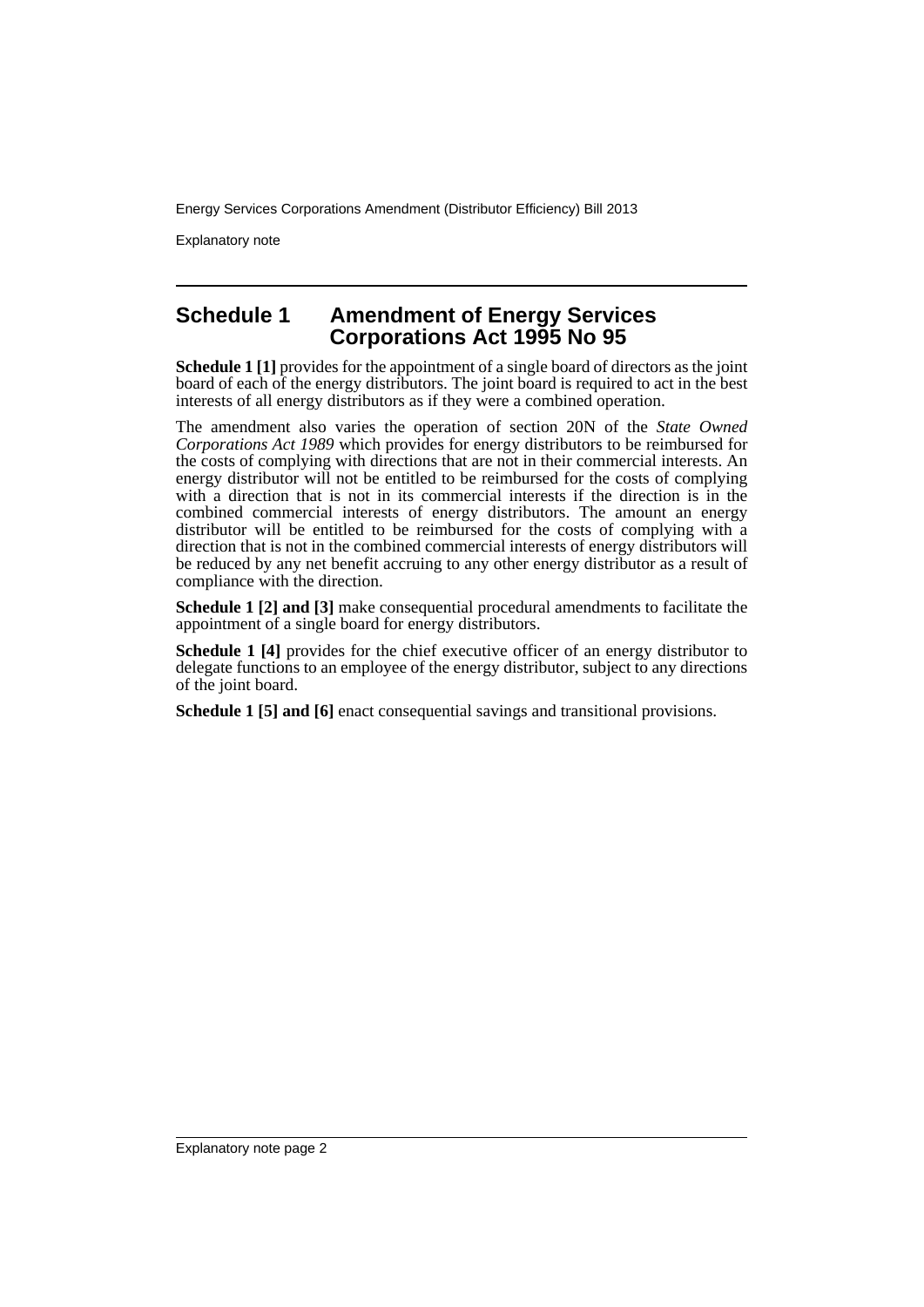First print



New South Wales

# **Energy Services Corporations Amendment (Distributor Efficiency) Bill 2013**

## **Contents**

|              |                                                               | Page |
|--------------|---------------------------------------------------------------|------|
| $\mathbf{1}$ | Name of Act                                                   |      |
|              | 2 Commencement                                                |      |
|              | Schedule 1 Amendment of Energy Services Corporations Act 1995 |      |
|              | No 95                                                         |      |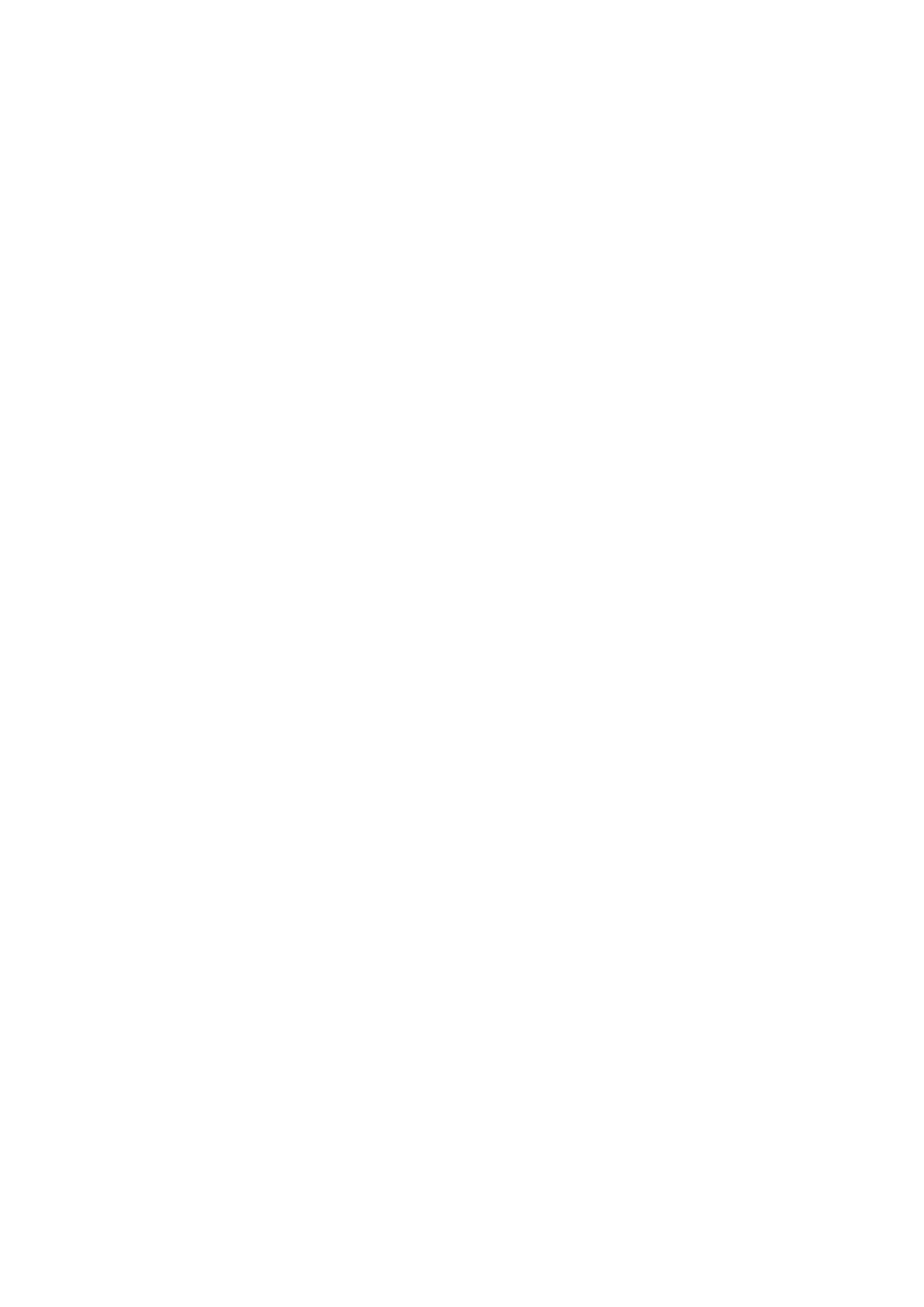

New South Wales

# **Energy Services Corporations Amendment (Distributor Efficiency) Bill 2013**

No , 2013

### **A Bill for**

An Act to amend the *Energy Services Corporations Act 1995* to make further provision for the operational efficiency of energy distributors.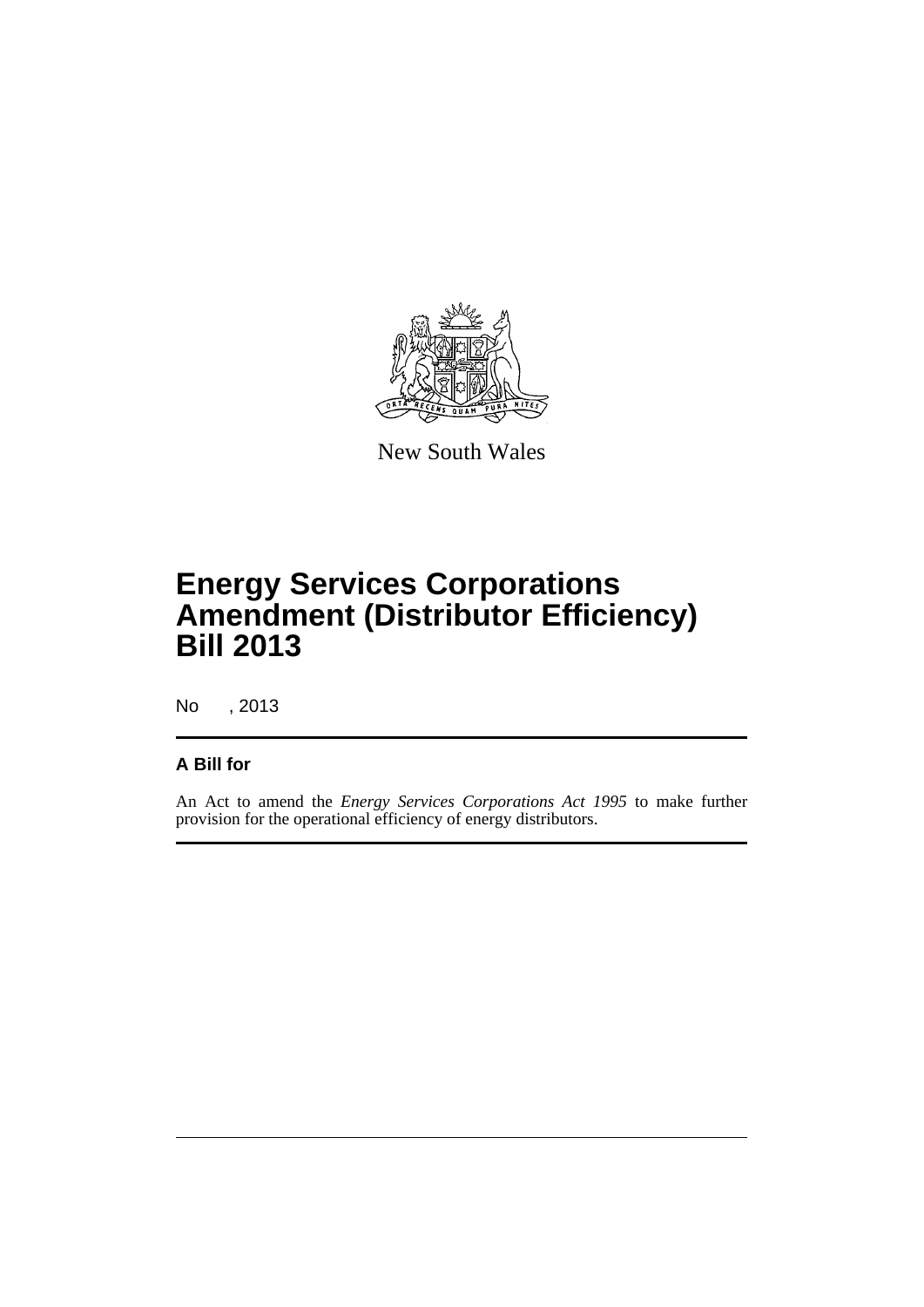<span id="page-5-1"></span><span id="page-5-0"></span>

| The Legislature of New South Wales enacts:                                                          |                     |
|-----------------------------------------------------------------------------------------------------|---------------------|
| Name of Act                                                                                         | 2                   |
| This Act is the <i>Energy Services Corporations Amendment (Distributor</i><br>Efficiency) Act 2013. | 3<br>$\overline{4}$ |
| <b>Commencement</b>                                                                                 | 5                   |
| This Act commences on a day or days to be appointed by proclamation.                                | 6                   |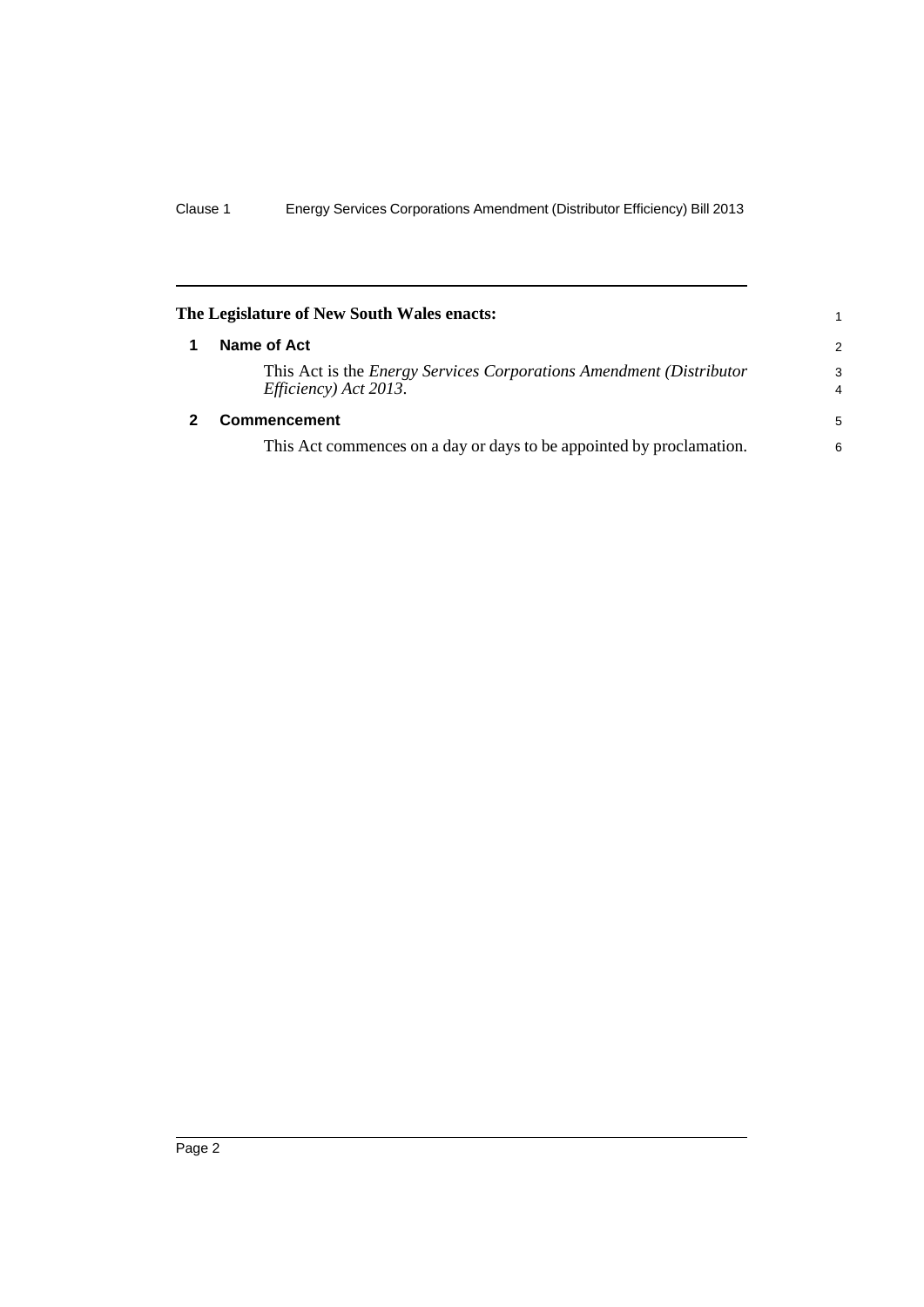Amendment of Energy Services Corporations Act 1995 No 95 Schedule 1

1  $\overline{2}$ 

 $\overline{a}$ 4

### <span id="page-6-0"></span>**Schedule 1 Amendment of Energy Services Corporations Act 1995 No 95**

#### **[1] Sections 9A and 9B**

Insert after section 9:

#### **9A Joint board of energy distributors**

- (1) Each of the energy distributors is to have the same board of directors and for that purpose there is to be a single board (referred to in this Act as the *joint board* of the energy distributors) that is to constitute the board of directors of each of the energy distributors.
- (2) The joint board is to act in the best interests of energy distributors as a combined operation (as if their individual businesses were being operated as parts of a single enterprise) even if acting in that way is not in the best interests of one or more individual energy distributors.
- (3) A reference in this Act, the *State Owned Corporations Act 1989* or the constitution of an energy distributor to the voting shareholders is, in connection with the joint board of the energy distributors, a reference to the voting shareholders of all the energy distributors.

#### **9B Directions affecting commercial interests of energy distributors**

- (1) An energy distributor is not entitled to be reimbursed under section 20N of the *State Owned Corporations Act 1989* in connection with compliance with a direction under that section that is not in the commercial interests of the energy distributor if the direction is in the combined commercial interests of energy distributors.
- (2) If the direction is not in the combined commercial interests of energy distributors, any amount that the energy distributor is entitled to be reimbursed in connection with compliance with the direction is to be reduced by the amount of the net benefit accruing to any other energy distributor as a result of compliance with the direction.
- (3) A direction is considered to be in the combined commercial interests of energy distributors if the joint board of the energy distributors considers that compliance with the direction would be in the commercial interests of a single enterprise that comprised the individual businesses of the energy distributors being operated as part of that single enterprise.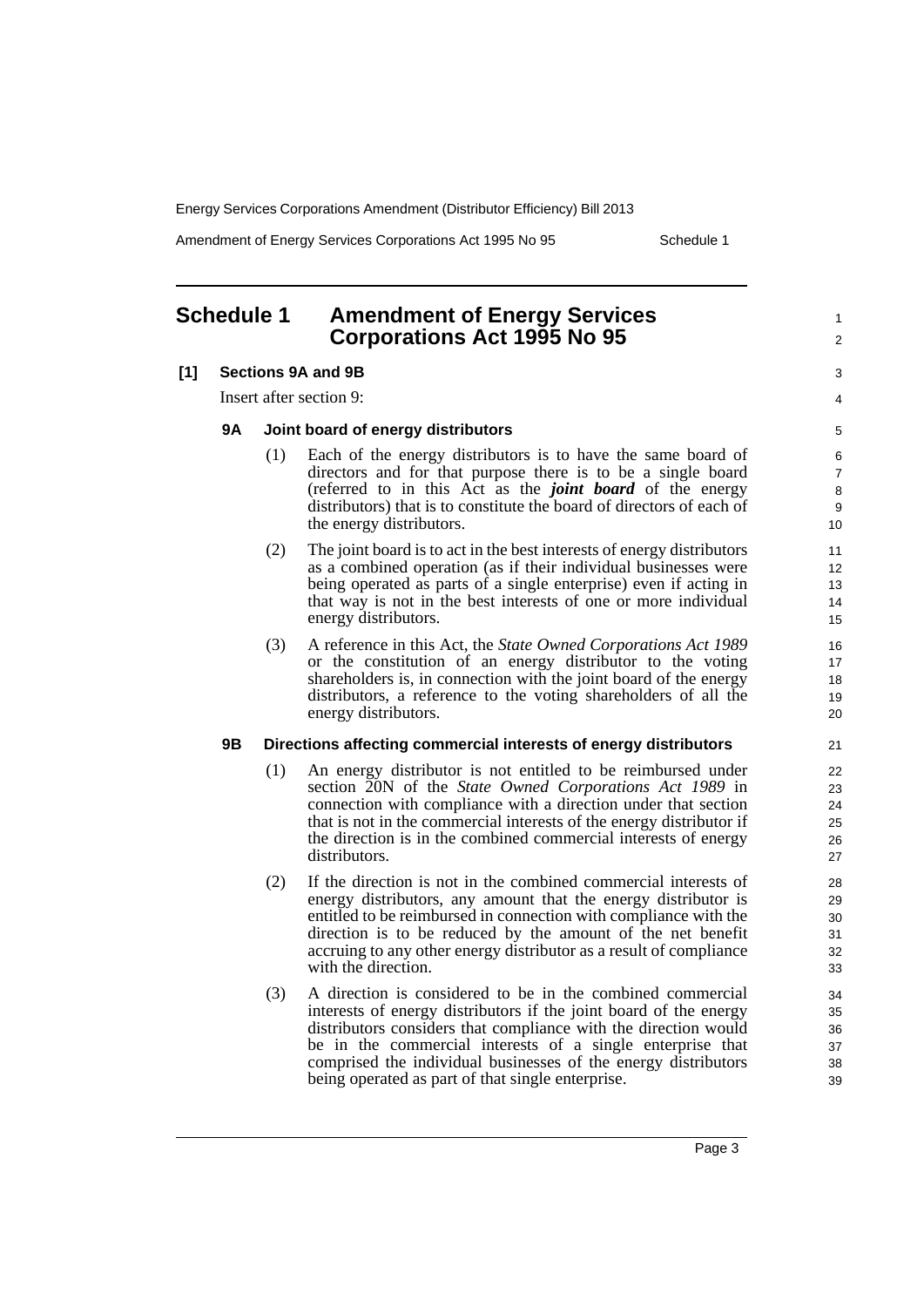23 24

Schedule 1 Amendment of Energy Services Corporations Act 1995 No 95

| [2]   | procedure                                                    | Schedule 2 Supplementary provisions concerning constitution and                                                                                                                                                                                              |  |
|-------|--------------------------------------------------------------|--------------------------------------------------------------------------------------------------------------------------------------------------------------------------------------------------------------------------------------------------------------|--|
|       |                                                              | Insert at the end of clause $1(1)$ :                                                                                                                                                                                                                         |  |
|       |                                                              | Note. Under section 9A, each of the energy distributors has the same<br>board (the joint board of the energy distributors).                                                                                                                                  |  |
| $[3]$ | Schedule 2, clause 1 (2A)                                    |                                                                                                                                                                                                                                                              |  |
|       | Insert after clause $1(2)$ :                                 |                                                                                                                                                                                                                                                              |  |
|       | (2A)                                                         | The membership of the joint board of the energy distributors is to<br>be as provided by subclause (2) except that the chief executive<br>officer of each energy distributor is to be a member of the joint<br>board.                                         |  |
| [4]   | Schedule 2, clause 2 (7)                                     |                                                                                                                                                                                                                                                              |  |
|       | Insert after clause $2(6)$ :                                 |                                                                                                                                                                                                                                                              |  |
|       | (7)                                                          | The chief executive officer of an energy distributor may delegate<br>any functions of the chief executive officer to an employee of the<br>energy distributor, but this power is subject to any directions of<br>the joint board of the energy distributors. |  |
| [5]   |                                                              | Schedule 5 Savings, transitional and other provisions                                                                                                                                                                                                        |  |
|       |                                                              | Omit clause 1 (1). Insert instead:                                                                                                                                                                                                                           |  |
|       | (1)                                                          | The regulations may contain provisions of a savings or<br>transitional nature consequent on the enactment of this Act or any<br>Act that amends this Act.                                                                                                    |  |
| [6]   | Schedule 5, Part 4                                           |                                                                                                                                                                                                                                                              |  |
|       | Insert at the end of the Schedule:                           |                                                                                                                                                                                                                                                              |  |
|       | Part 4                                                       | Provisions consequent on enactment of                                                                                                                                                                                                                        |  |
|       |                                                              | the Energy Services Corporations<br><b>Amendment (Distributor Efficiency) Act</b><br>2013                                                                                                                                                                    |  |
|       | 19<br>Membership of first joint board of energy distributors |                                                                                                                                                                                                                                                              |  |
|       |                                                              | On the commencement of section 9A:                                                                                                                                                                                                                           |  |

(a) the members immediately before that commencement of the board of each of the energy distributors cease to hold

office as such, and